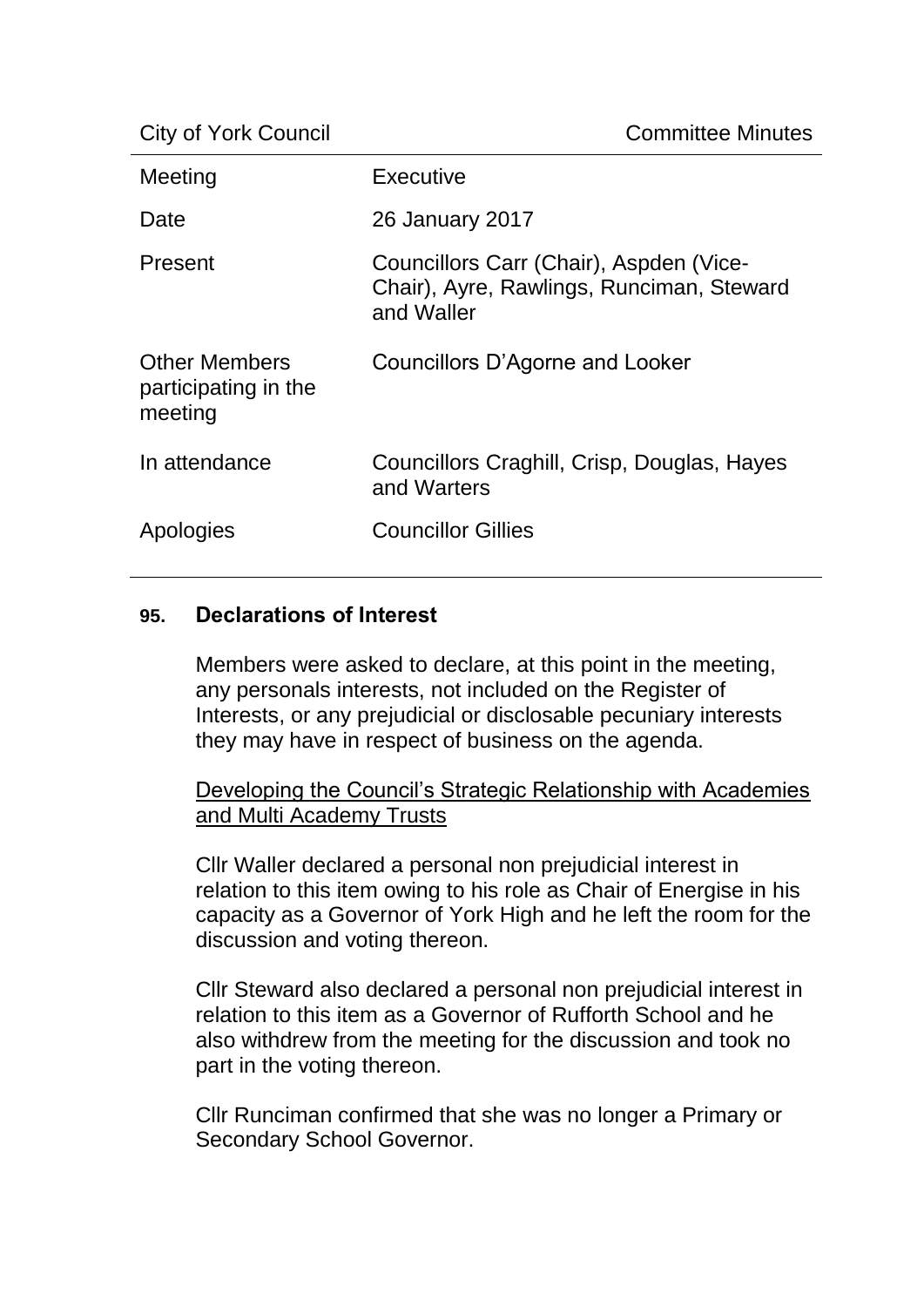### **96. Minutes**

Resolved: That the minutes of the last Executive meeting held on 7 December 2016 be approved and signed by the Chair as a correct record.

### **97. Public Participation**

It was reported that there had been thirteen registrations to speak at the meeting under the Council's Public Participation Scheme, and that five Members of Council had also requested to speak. The registrations were in respect of the following items:

### Matters within the Remit of the Executive

Dave Merrett spoke in relation to the Park and Ride Service Operator Specification agreed by the Executive on 7 December 2016, which had since been called-in for discussion at the Corporate and Scrutiny Management Committee meeting on 3 January 2017. He expressed concern that that the Committee had not had access to important advice from the Council's Public Protection team prior to taking their decision. He asked the Executive to reconsider their decision in the light of further advice received on the impact of not using ultra low emission vehicles.

Cllr Warters spoke in relation to the recommendations of the Protection of Grass Verges Scrutiny Review report which had been agreed at the Executive's meeting on 24 November 2016. In particular he questioned the quality of the remedial works to verges in the Osbaldwick area, following the laying of cables.

### Taxi Licensing Policy

Antony Green spoke as a Hackney Carriage Driver, regarding the lack of formal consultation on the decision taken in 2015 to remove the requirement for a telephone number to be included on the door sign and requested Members not to approve the recommended option for the policy.

Alan Davies spoke as Chair of the Independent Taxi Association to confirm their concerns as previously mentioned at the Licensing Hearing on 21 December 2016 for the renewal of a private vehicle operators license by Uber Britannia Ltd. He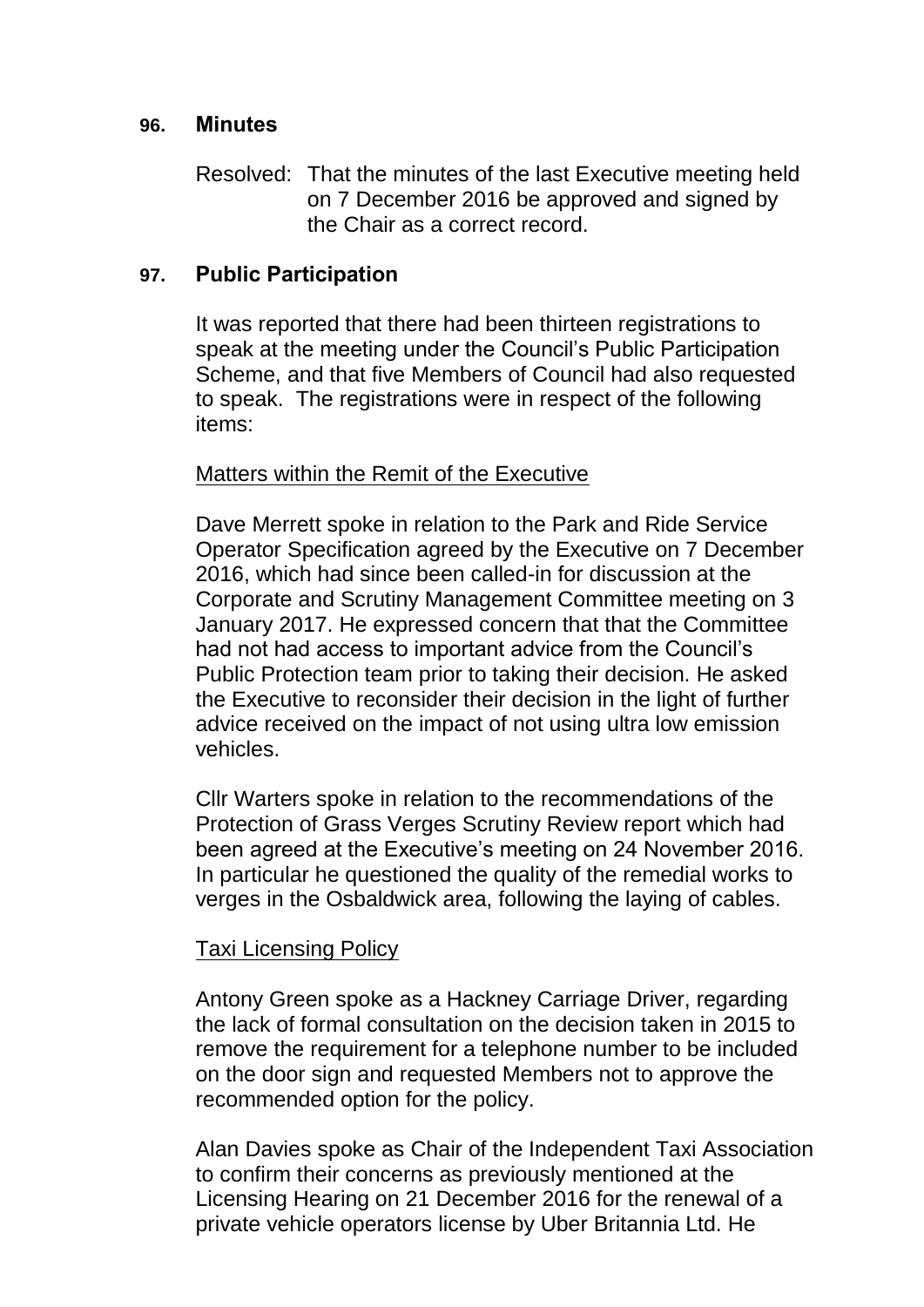confirmed the presence of 60 low emission taxis in the city and requested the reinstatement of telephone numbers on taxis door signs for public safety and requested that any future changes to the taxi licensing policy should be undertaken in consultation with the trade.

Terry Stubbs spoke as a Director of Fleetways, expressing his views on the effects of the proposed changes on the trade and on the cities economy. He claimed standards were lowered by vehicles from outside York being able to trade in the City. He requested full consultation and debate on any future changes in policy.

Terry Osborne spoke as Treasurer of the York Private Hire Association and as a Streamline driver, also to request the reinstatement of telephone numbers on the side of private hire vehicles.

Cllr Crisp highlighted elected members' duty to the city and its residents. She referred to the existing high standards in taxi licensing introduced to protect the city and its economy and to the number of staff required for enforcement. She requested the Executive to approve the option to make further amendments to the policy taking account of the representations and comments received.

Cllr Douglas, as Chair of the Gambling, Licensing and Regulatory Committee confirmed the need to bring the policies and conditions into a formal document and she highlighted the lengthy discussion and consultation undertaken with trade members. She confirmed the need for inclusive local policies which did not discriminate and thanked the Licensing Manager and her team for their work in the production of the policy.

#### York Castle Gateway

Paul Hepworth spoke on behalf of Cycling UK, in support of proposals for a new Foss Cycle Bridge with appropriate levels of segregation and cycle underpass facilities of the Inner Ring Road at Castle Mills. He also spoke in support of a secure underground cycle parking carousel system known as Biceberg, photographs of which he circulated at the meeting.

Michael Woodward spoke as the Chief Operating Officer of the York Museum's Trust, in support of the Officers'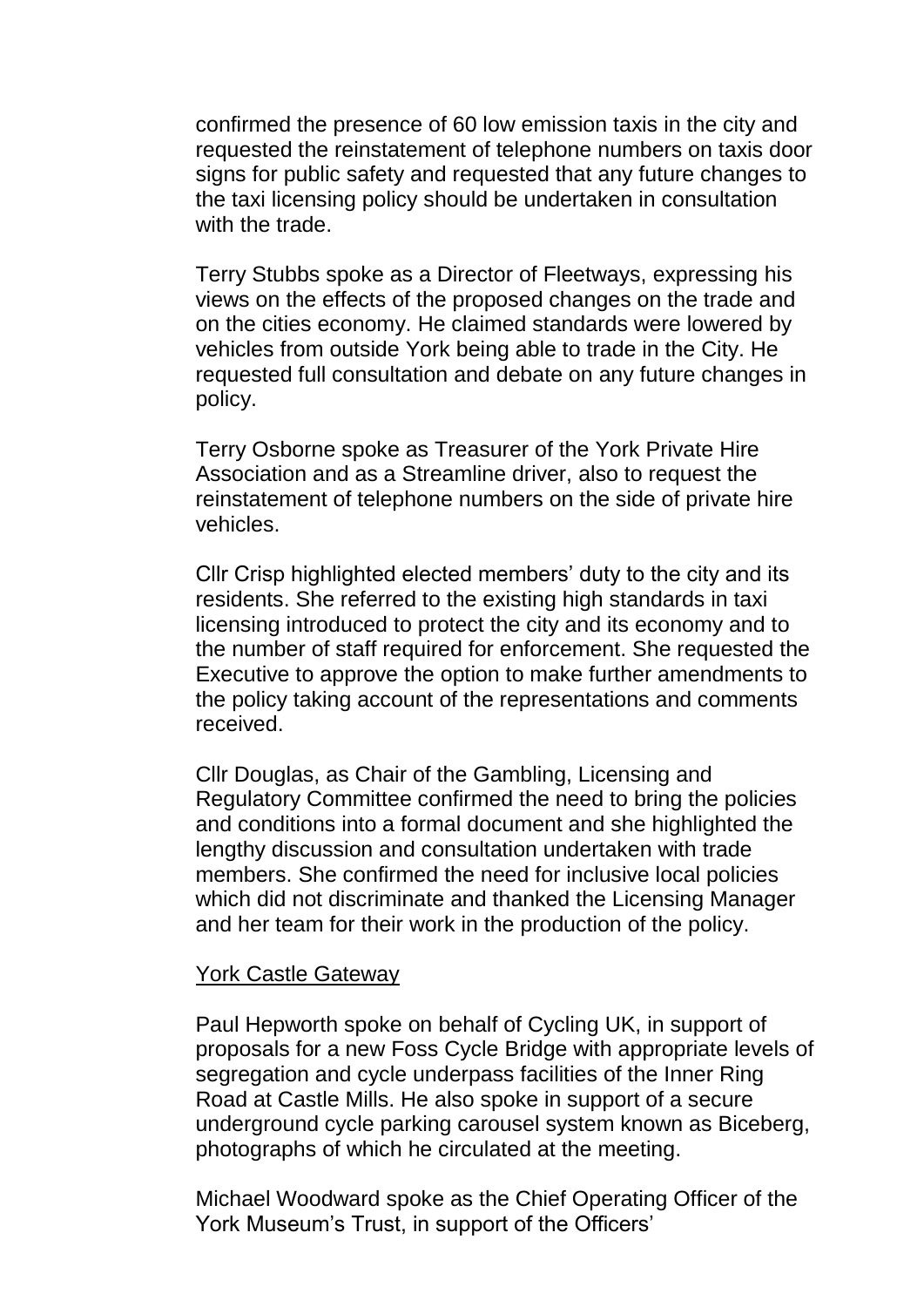recommendations for the York Castle Gateway and regeneration of the area. He welcomed the vision for the area and indicated that a partnership approach could assist in obtaining external funding.

### York Castle Gateway and Clifford's Tower Visitor Centre

Cllr Hayes spoke in support of the Castle Gateway and the vision for the future, in particular the relocation of the Castle car park. However he expressed concern at the proposed location of the Clifford's Tower Visitor Centre which he felt would detract from the Tower. He requested deferral of decision to sell the land to English Heritage pending the outcome of the Judicial Review into the planning decision, due in early May 2017. He requested public consultation on the sale and questioned the valuation of the land and incorporation of the visitor centre into the Castle Gateway scheme.

Cllr Craghill spoke as a Guildhall Ward Member to express her support for the regeneration of the area and the aims of the vision for the scheme. She expressed concerns however at the siting of the proposed visitor centre at the foot of Clifford's Tower and requested the Executive to note public concerns and defer the sale of the land.

Philip Crowe spoke on behalf of York Tomorrow, a voluntary group, who had submitted a planning application in 2002 for the change of use of the Castle car park to public open space, as an alternative option at the Coppergate Public Inquiry. He confirmed that they welcomed the Council's new initiative however their primary concern related to the composition of the Gateway Advisory Group and he requested the inclusion of York Tomorrow as a member of the Group.

### Disposal of Land for the proposed Clifford's Tower Visitor **Centre**

Cllr Mark Warters spoke to express concern at the proposed siting of the Visitor Centre at the foot of the Tower.

Dr Jeremy Ashbee, the Head Properties Curator for English Heritage, spoke to confirm the need for improvements to Clifford's Tower and the provision of a visitor centre. He explained the rationale for the siting of the visitor centre at the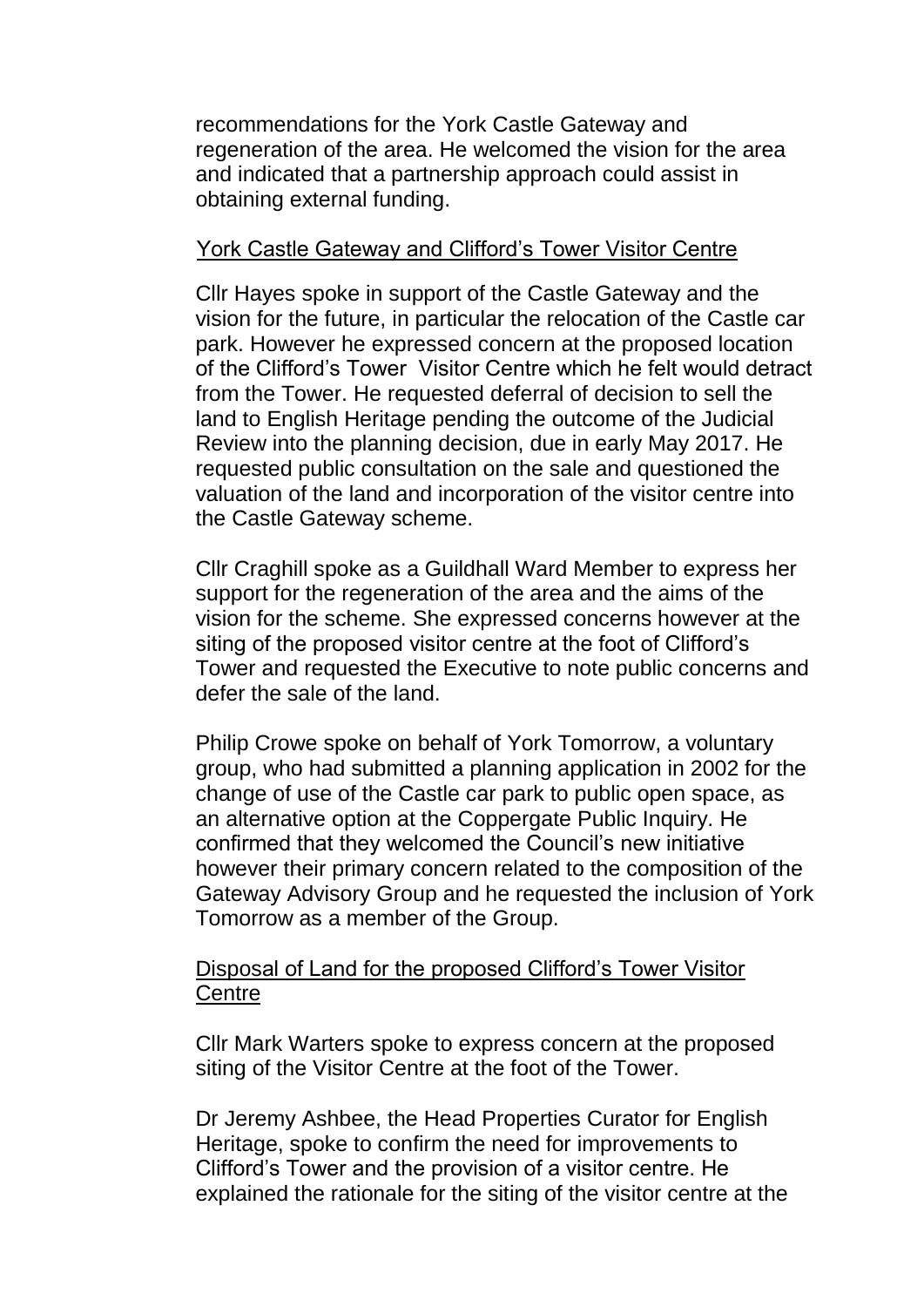base of Tower and referred to the timescales involved for development.

Lady Jane Gibson spoke on behalf of Make it York, referring to the strong visitor economy in the city and the need to refresh the visitor offer. She referred to the extensive marketing due to be carried out by English Heritage following the improvement works at Clifford's Tower to promote the new attraction.

# Proposed Long Term Leases – Scarcroft Green

John Harris, spoke as Chair of the Scarcroft Green Association, an Association with a membership of over 150 players. He confirmed their request for a 99 year lease which would provide a statement of intent to both the association and funders and assist the Association in applying for capital grants for future improvements, replacement buildings, equipment and resurfacing of the greens.

# Developing the Council's Strategic Relationship with Academies and Multi-Agency Trusts

Brian Crosby spoke as the Chief Executive Officer of the Hope Learning Trust in relation to Canon Lee School which been put into special measures in 2015 and which the Trust had been assigned as the sponsor for academy conversion by 1 January 2017. He expressed concern that the conversion had been delayed owing to problems in agreeing the terms of the land lease and highlighted the monthly deficit being accrued and he requested the Executive to approve the land lease to enable the conversion to take place.

Helen Dowds spoke as Principal of the Vale of York Academy, also to express her support for the inclusion of the Clifton Without site in the land lease as the access over the site was currently the main route for pupils walking to school. She stated that the lease was required to ensure the success of the school.

# **98. Forward Plan**

Members received and noted details of the items that were listed on the Forward Plan for the next two Executive meetings, at the time the agenda had been published.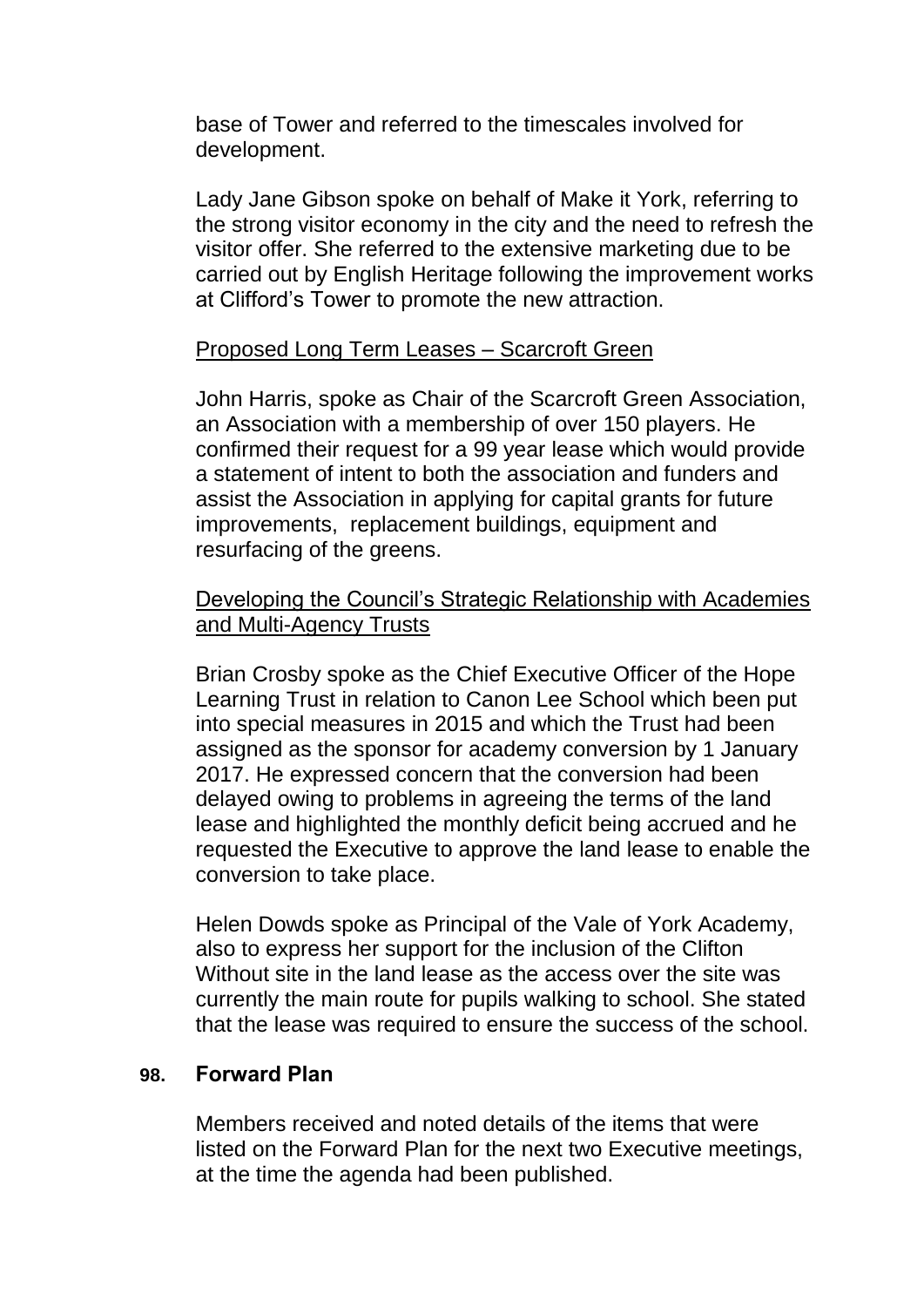# **99. Taxi Licensing Policy**

Members considered a report, which in accordance with the requirements of the Council's Constitution, sought the Executive's formal adoption of the new and consolidated Taxi Licensing Policy. It advised on the consultation undertaken, the amendments to the draft policy following the consultation and proposed amendments to the policy following earlier approval by the Gambling, Licensing and Regulatory Committee (GLR Committee).

Officers commented on the concerns raised by earlier public speakers and to previous changes agreed to policies and conditions, confirming that consideration had been given to all representations received. In particular they highlighted other licensing authority's requirements for private hire vehicle door signage, at paragraph 29 of the report and the environmental considerations and the need for the Council to meet its health based air quality objectives.

Members expressed their support for the introduction of a Taxi Licensing Policy which could be reviewed, as necessary and to joint work being undertaken with the West Yorkshire and York Combined Authority Group.

Following further discussion consideration was given to the following options:

Option 1- to take into consideration the representation/ comments from the licensed trade and approve the Taxi Licensing Policy in the amended form appended to the Report. Prior to approval of the Taxi Licensing Policy the GLR Committee had taken into consideration the responses received to the public consultation and the representations made at committee.

Option 2 - to take into consideration the representation/ comments from the licensed trade and make further amendments to the Taxi Licensing Policy prior to approval.

- Resolved: That the Executive approve Option 1 of the report and adopt a Taxi Licensing Policy.<sup>1.</sup>
- Reason: This will allow the Council to have all policies and conditions contained in one formal Taxi Licensing Policy.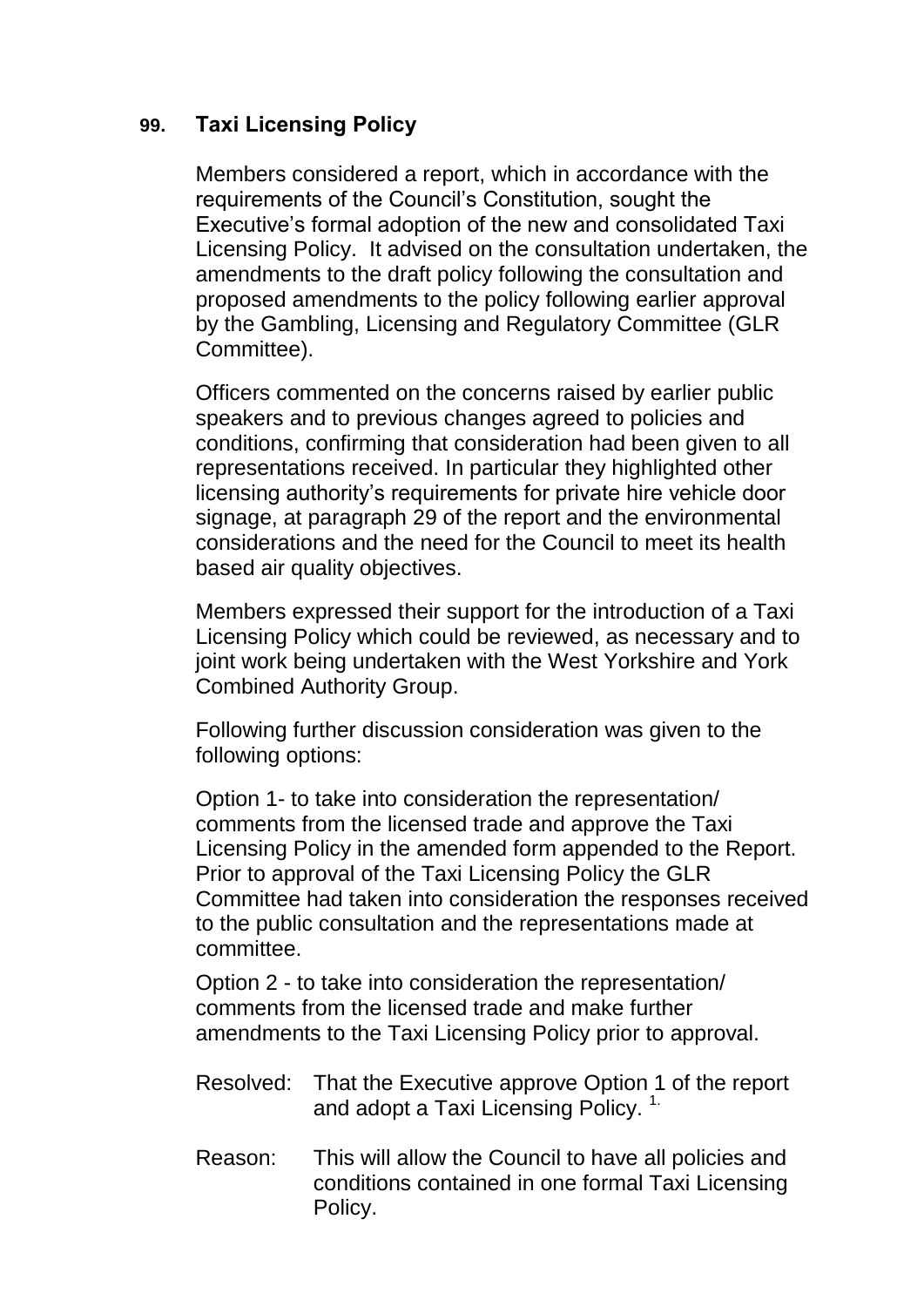1. Implement the policy. LC

# **100. York Castle Gateway**

Members considered a report which set out progress to date on the Castle Gateway project and opportunities to partner with other stakeholders to deliver the regeneration aims for the area. Copies of the draft minutes from the Local Plan Working Group meeting, on 23 January were also circulated, which highlighted the suggested amendments in relation to the Draft Area of Opportunity Policy.

Officers confirmed the approach to be taken for the delivery of the vision for the area together with the key challenges and the need for a working group to develop the proposals. Whilst there was a need to keep the membership of the working group targeted it would also engage with a broader group of stakeholders. Members were informed of discussions with Steamrock Capital, owners of a long term lease of the Coppergate Centre and of undeveloped properties on Piccadilly, in forming a partnership with the authority.

Members welcomed the proposals for the enhancement of the public realm and city's heritage and also agreed to the establishment of a cross party working group to receive briefings on progress.

Following further discussion it was

Resolved: That the Executive agree to:-

- (i) The renaming of the regeneration area as Castle Gateway.
- (ii) Approve the vision for the Castle Gateway as set out in paragraph 18, of the report.
- (iii) Approve the revised Castle Gateway draft Area of Opportunity Policy, subject to the inclusion of the two additional points at item vi. raised at the Local Plan Working Group meeting, for progression in the emerging Local Plan process.<sup>1.</sup>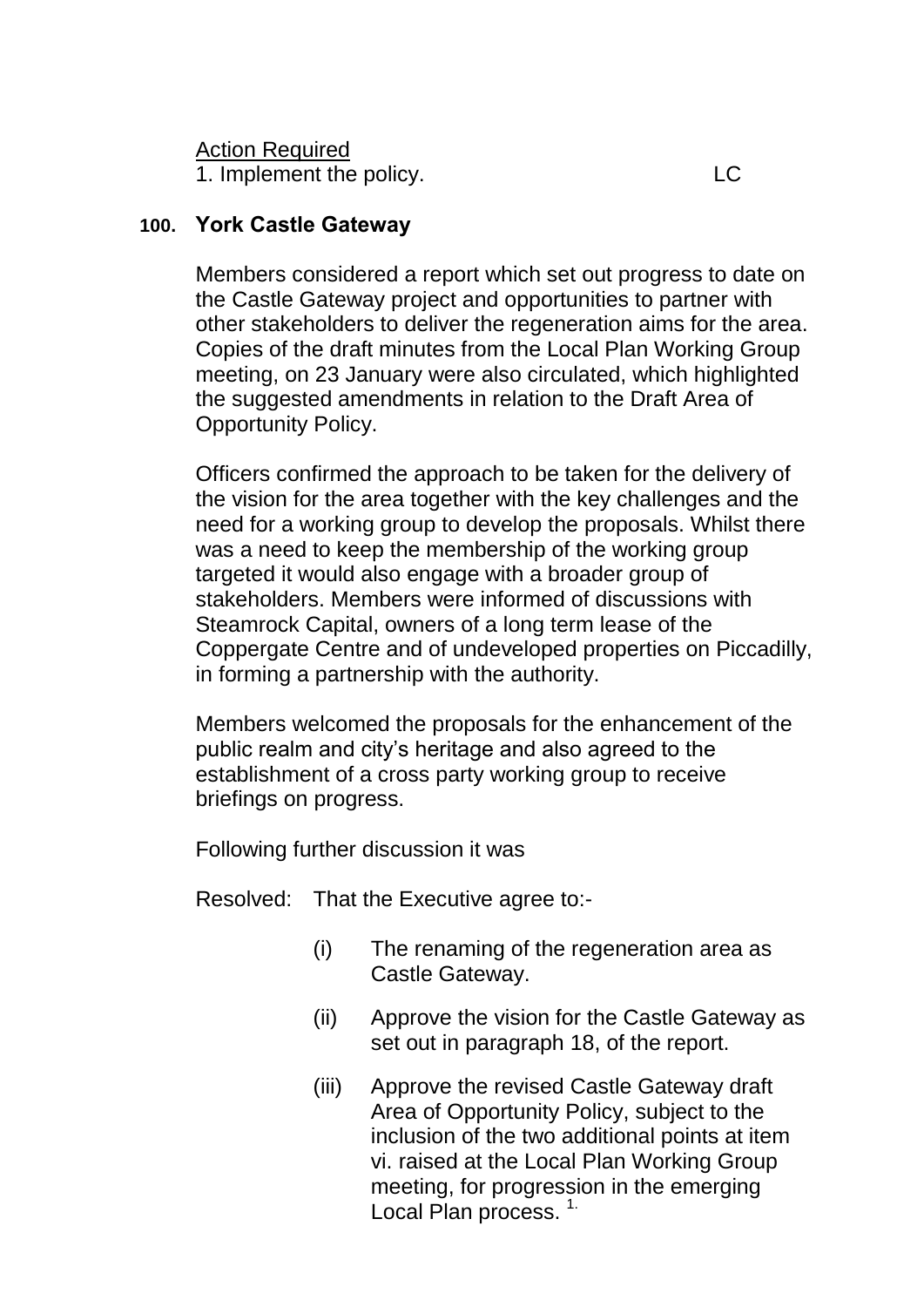- (iv) Develop a masterplan for the development of the council assets, infrastructure and public spaces within the Castle Gateway area. <sup>2.</sup>
- (v) Create a stakeholder group to guide and develop the masterplan.
- (vi) Note the £100k bid which will be considered as part of the 2017/18 budget to fund the development of masterplan design work for Castle Gateway.
- (vii) Create an advisory group [comprising key](http://modgov.york.gov.uk/mgActionDisplay.aspx?ID=91224&RPID=13132101&$LO$=1)  [stakeholders and landowners in the Castle](http://modgov.york.gov.uk/mgActionDisplay.aspx?ID=91224&RPID=13132101&$LO$=1)  [Gateway area](http://modgov.york.gov.uk/mgActionDisplay.aspx?ID=91224&RPID=13132101&$LO$=1) and create a community forum for the area. $3$ .
- (viii) Explore the business case for the development of the council's assets in the Castle Gateway as part of a potential commercial venture with Steamrock Capital.
- (ix) Bring a future report to Executive setting out the analysis of the Steamrock Capital partnership proposal and alternative delivery options. 4.
- (x) Close Castle Mills Car Park immediately and submit and implement a planning application to demolish it and provide a temporary meanwhile use on the site in advance of any long-term redevelopment.<sup>5.</sup>
- (xi) Allocate £80k release from contingency to facilitate consultation and commercial and technical advice.
- (xii) Note the required additional staff resource to deliver the recommendations from existing budgets, and note the likely need of future resource and budget to deliver the project.
- (xiii) Appoint a Council cross party Castle Gateway Member Briefing Group to receive briefings on the project and updates on progress. <sup>6.</sup>
- Reason: (i) To change the name to better reflect the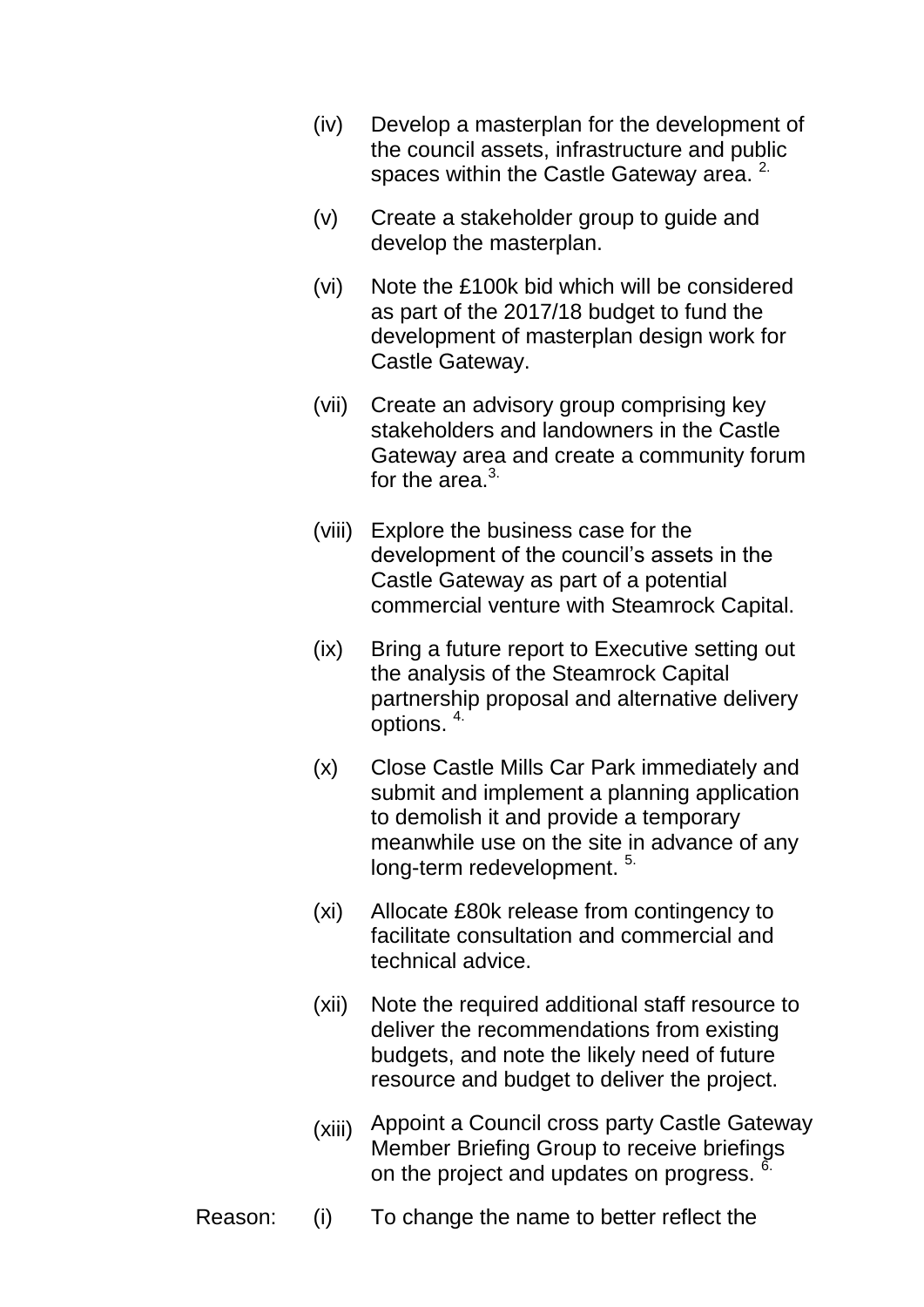geography and nature of the area.

- (ii) To deliver the regeneration aims of the Castle Gateway project.
- (iii) To ensure the Castle Gateway vision is enshrined in planning policy.
- (iv) To provide a cohesive and informed design approach to the Castle Gateway.
- (v) To ensure the masterplan is driven by key stakeholders as principal custodians for this area of the city.
- (vi) To support the masterplan and design work of the cultural partnership.
- (vii) To ensure the public are engaged and consulted in helping to shape proposals for the Castle Gateway.
- (viii) To explore the proposals from the largest neighbouring landowner to work in partnership to jointly develop out land assets.
- (ix) To provide detailed advice to the Executive to make an informed decision on the preferred delivery options for the Castle Gateway.
- (x) To demolish the poor quality existing car park due to Health and Safety concerns and implement a temporary use for the site in advance of a decision being taken on the long-term development options.
- (xi) To fund the additional work set out in this report.
- (xii) To deliver the recommendations outlined in this report and ensure the regeneration of the Caste Gateway.
- (xiii) To ensure Members are kept updated with progress on the regeneration of the area.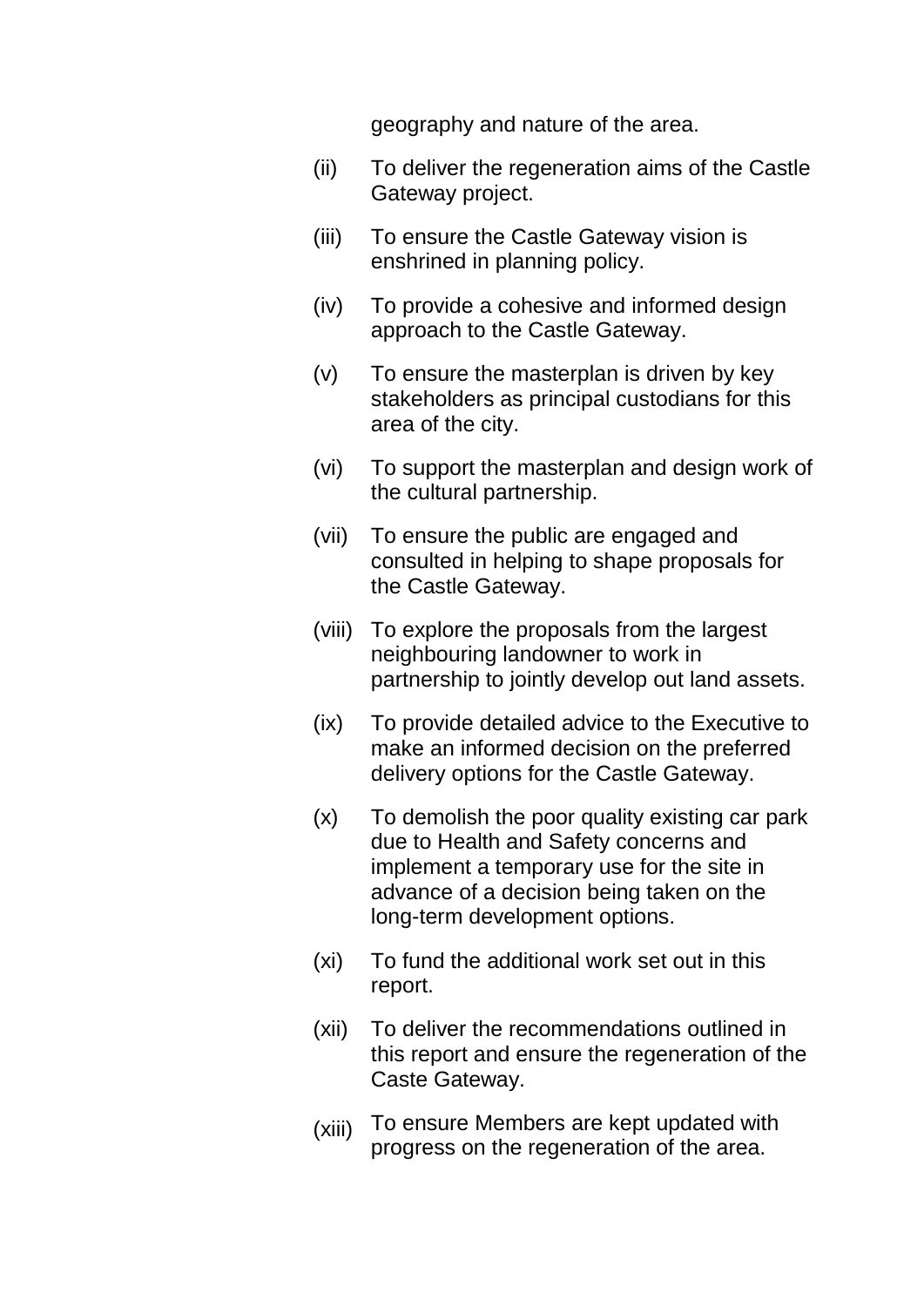| 1. Amend the draft Area of Opportunity Policy in line |        |
|-------------------------------------------------------|--------|
| with the changes agreed.                              | TC, AK |
| 2. Prepare masterplan for Castle Gateway area.        | TC, AK |
| 3. Create a stakeholder group and community           |        |
| forum for the area.                                   | TC, AK |
| 4. Add report to Council's Forward Plan following     |        |
| exploration of the business case with Steamrock       |        |
| Capital and alternative delivery options.             | TC, AK |
| 5. Implement immediate closure of Castle Mills Car    |        |
| Park, submit planning application for demolition and  |        |
| examine temporary use of the site.                    | TC, AK |
| 6. Establish cross party Castle Gateway Member        |        |
| <b>Briefing Group.</b>                                |        |
|                                                       |        |

# **101. Disposal of Land for the Proposed Clifford's Tower Visitor Centre**

Consideration was given to a report which set out proposals to dispose of the freehold of a small portion of land around Clifford's Tower to enable English Heritage to develop a Visitor Centre following the award of planning permission for the scheme. The report also sought permission to grant a short term lease for a plot of land to deliver a public realm area next to the visitor centre.

Officers highlighted the land arrangements and the reasons for the differing valuations received for the land for the visitor centre, the public plaza area and the section of land in the Council's ownership, but in the guardianship of the Historic Buildings and Monuments Commission for England.

The Chair referred to a speaker's earlier comments and confirmed that the Executive recommendations had taken account of the application for a judicial review of the planning permission.

Resolved: That the Executive agree to:-

(i) Grant a long lease of the land needed for the construction of the English Heritage Clifford's Tower visitor centre to Historic Buildings and Monuments Commission for England following the final agreement of planning permission, for a sum of £25,000.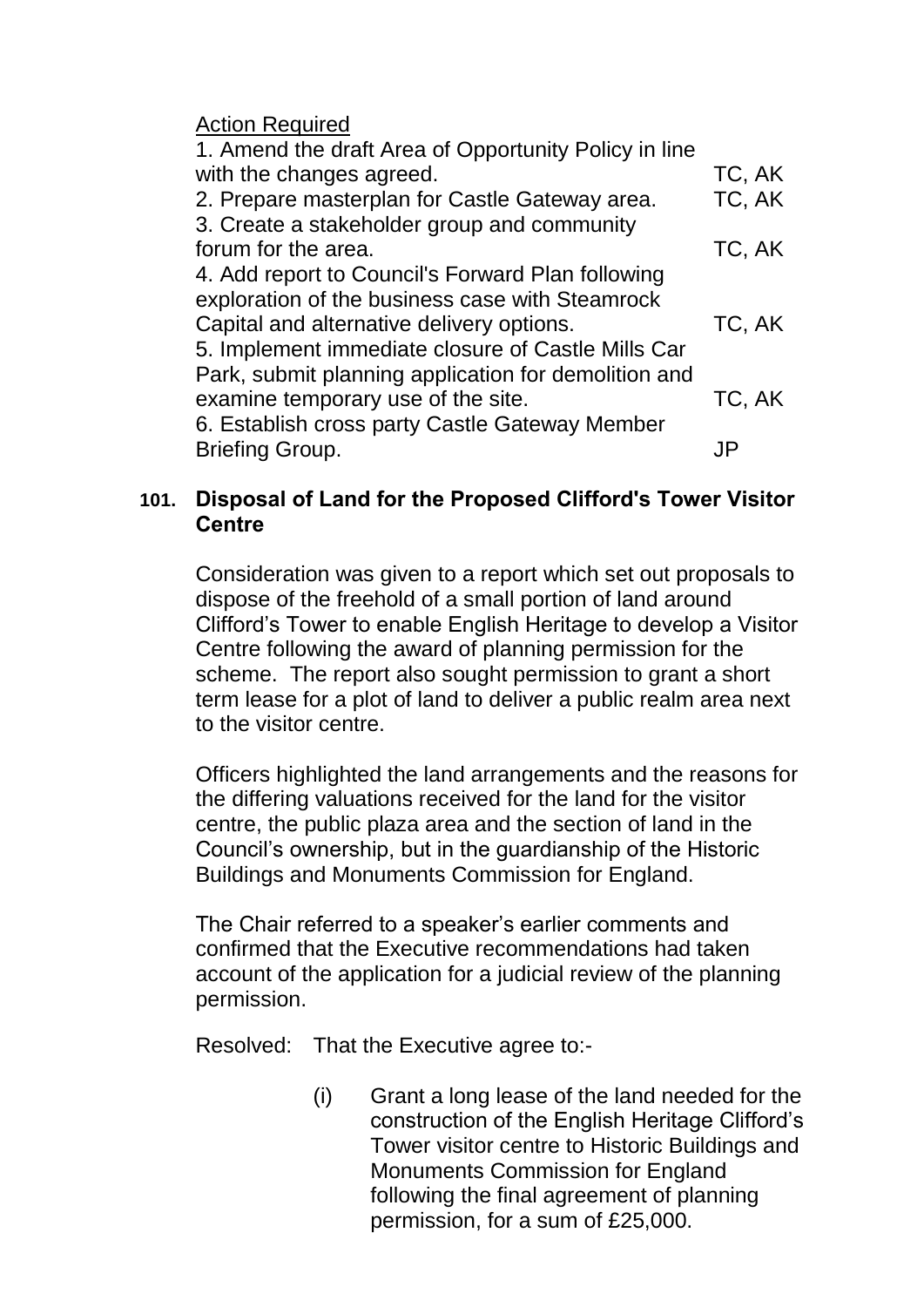- (ii) Lease for a period of 2 years to English Heritage the land to be used as a public plaza at a rate of £5,475 per annum.
- (iii) Transfer to Historic Buildings and Monuments Commission for England the freehold of the area of the motte which is currently in their guardianship.
- (iv) Allow English Heritage to occupy the area of land edged with the blue line in Annex 1 on a temporary licence at a rate of £1k plus VAT per month for the duration of the works to Clifford's Tower as identified above (subject to a maximum period of 15 months).  $1$
- Reason: (i) To enable the development of a new visitor centre at Clifford's Tower, and ensure the land value reflects best consideration.
	- (ii) To allow the building of a small plaza associated with the visitor centre whilst ensuring the council can include the land in any future plans for the area.
	- (iii) To rationalise the land holding of the Clifford's Tower motte and transfer an area of land to Historic Buildings and Monuments Commission for England for which they have responsibility as the current guardian.
	- (iv) To allow English Heritage to carry out the proposed restoration and improvement works to Clifford's Tower.

1. Draw up agreed leases and transfer of land for proposed restoration and improvement works. TC, AK

# **102. City of York Local Plan - Update Report**

Members considered a report which provided an update on the emerging Local Plan and in particular on the initial consideration of the newly submitted Ministry of Defence sites against the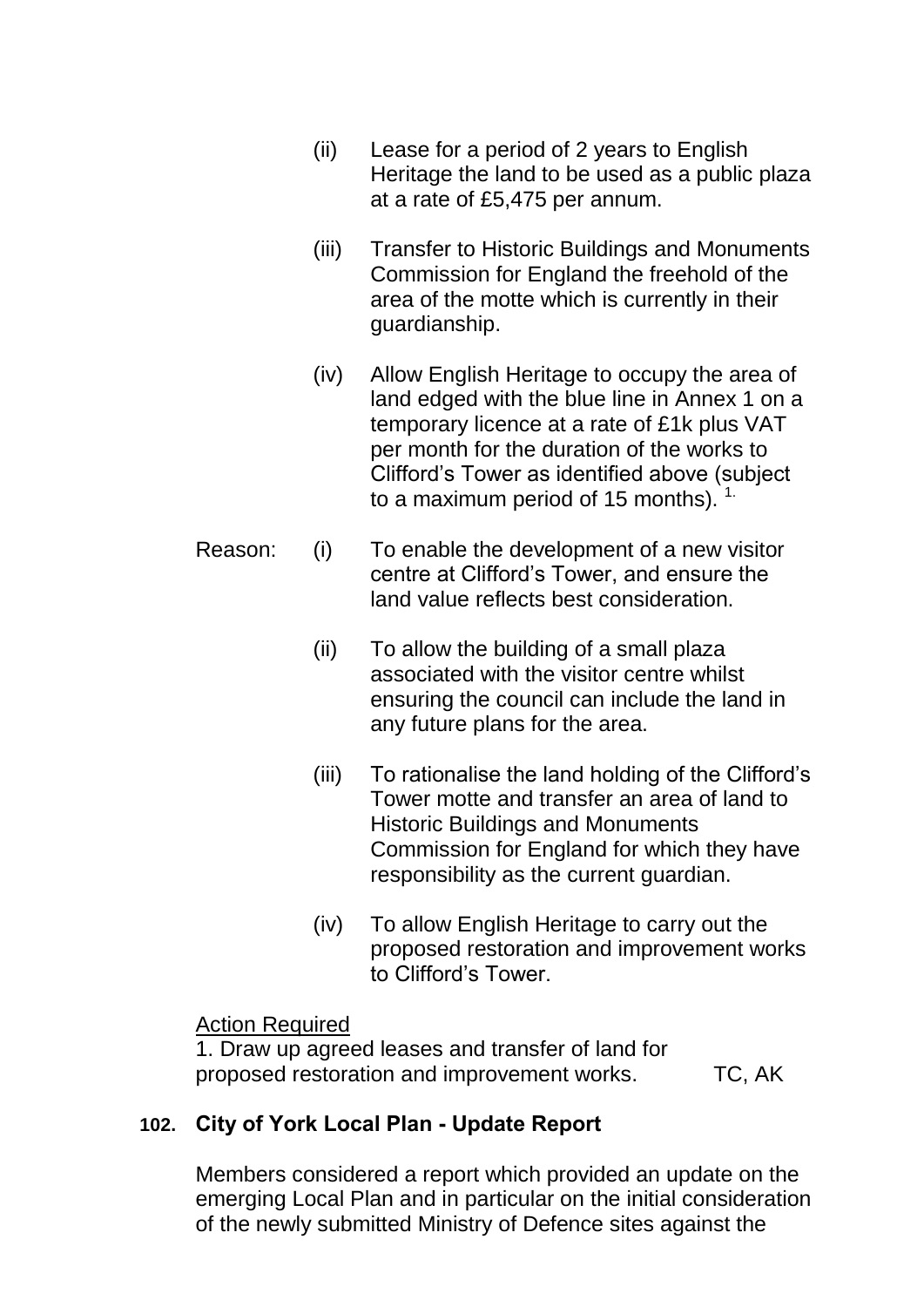Local Plan Site selection methodology following the report to Executive on 7 December 2016. Consideration was also given to the draft minutes and recommendations of the Local Plan Working Group, from their meeting held on 23 January 2017, which had also considered this report, circulated at the meeting.

Officers acknowledged that further public consultation was required together with work to evaluate the MOD sites. It was therefore anticipated that this would add around 6 months to the Local Plan timetable. Officers also confirmed that the Department for Communities and Local Government were aware of the impact on the timetable and were happy with the approach being taken.

In answer to questions the Chair referred to a recent meeting held with the MOD in an effort to mitigate the effects of any disposal of sites on the local economy.

Consideration was then given to the following options: Option 1: That the Executive, subject to any recommended changes, approve the recommendations set out in the report.

Option 2: That the Executive request officers to undertake further work not highlighted in the report

Resolved: That the Executive agree to:-

- (i) Note progress on the consideration of the identified Ministry of Defence sites for housing land within the context of the Local Plan.
- (ii) Instruct Officers to produce a report highlighting detailed implications to the Local Development Scheme, including any budget implications.
- (iii) Note the impact of the additional costs that will arise and the requirement to consider as part of the future years budget process.  $1$ .
- Reason: To produce a National Planning Policy Framework compliant Local Plan*.*

Action Required

1. Add report detailing the implications to the Local Plan Scheme to Council's Forward Plan. MG, RM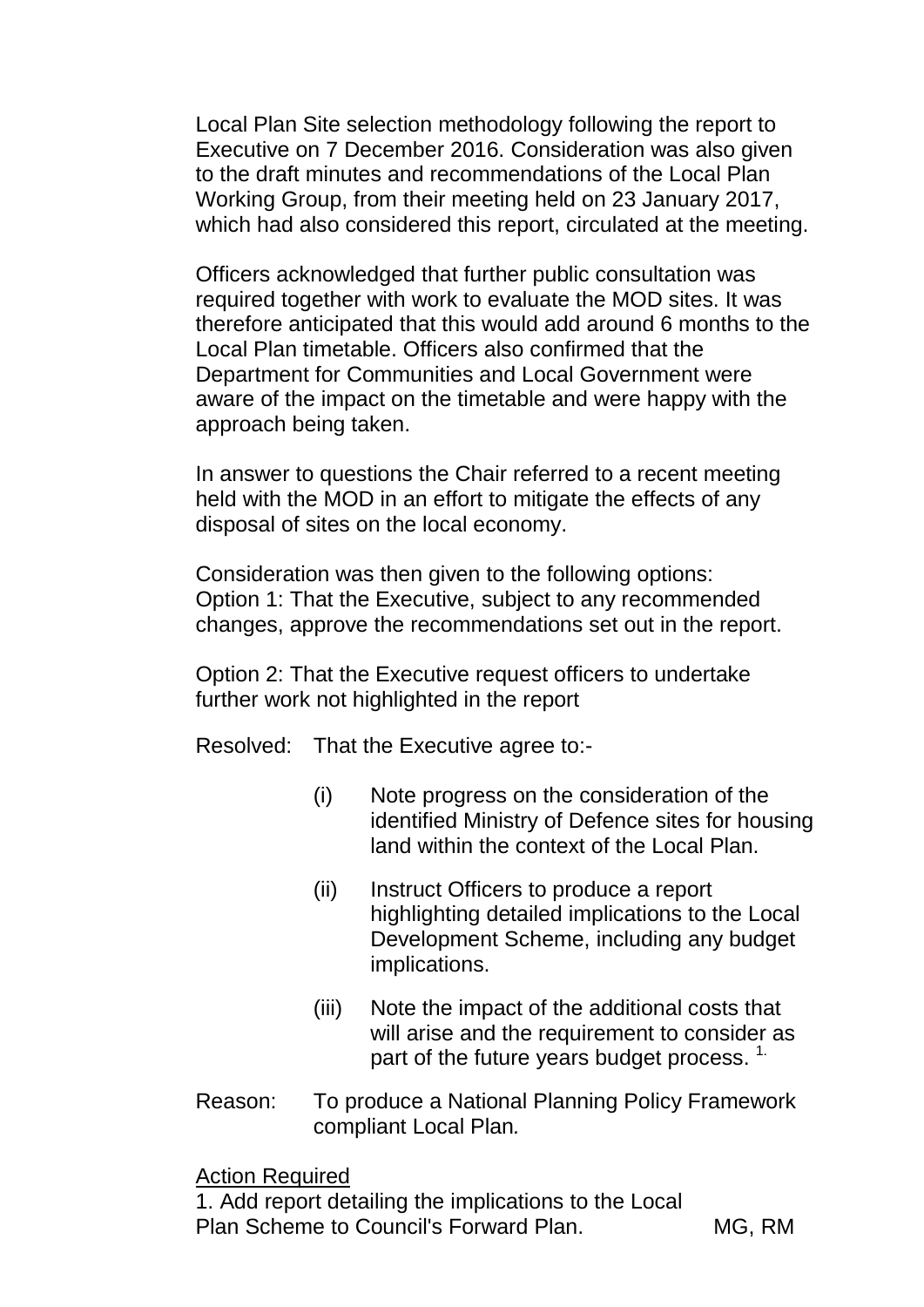# **103. Reinstatement of Gritting Routes**

Consideration was given to a report which set out a proposal in respect of the costs and actions required to reinstate streets previously gritted by the Council, details of which were set out at Annex A of the report.

Officers highlighted that the reinstatement of these streets would assist in managing risks around claims for potential injuries and property damage.

Members welcomed the inclusion of a number of streets on industrial estates and bus routes and the Deputy Leader confirmed that the inclusion of these routes would be included in the forthcoming budget.

Consideration was then given to the following options:

Option 1 – Approve the reinstatement of 43km of gritting route, commencing from 1<sup>st</sup> February 2017.

Option 2 – Approve the reinstatement of 43km of gritting route, commencing from 1st November 2017.

Resolved: That the Executive agree to:-

- (i) Approve the reinstatement of the 43 km of treated network, to commence on the 1<sup>st</sup> February 2017.
- (ii) To approve the use of contingency of £33k to fund the estimated additional cost of reinstating the  $9<sup>th</sup>$  gritting route from the 1<sup>st</sup> February for the current financial year .
- (iii) To note that future years' reinstatement will be subject to approval of the 2017/18 budget by Full Council.
- Reason: The primary gritting routes in York are selected from the advice given in the "Well Maintained Highways, Code of Practice for Highway Maintenance". This incorporates three tiers of areas to be considered for inclusion in Primary Routes

The levels are typically as follows:-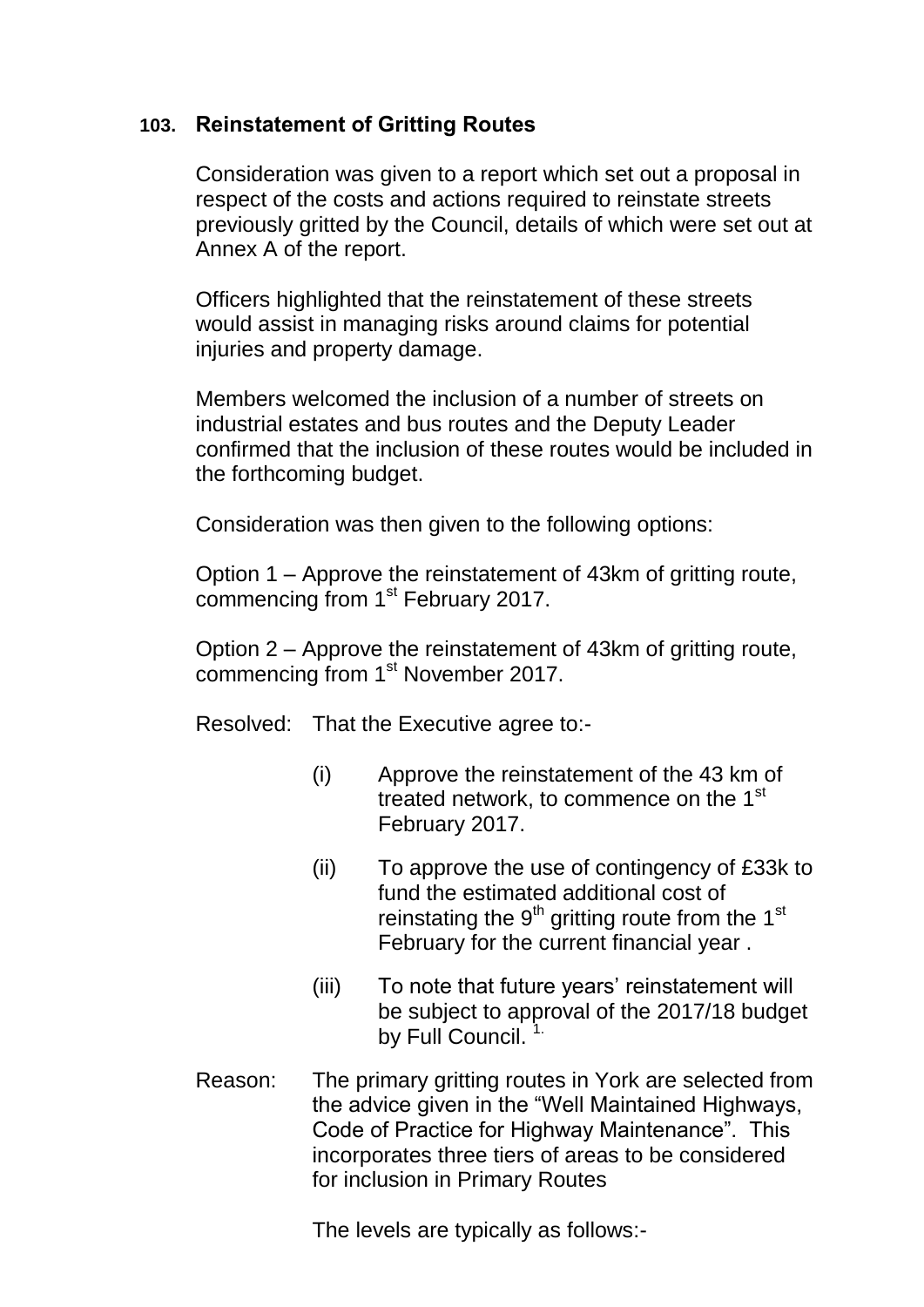Level 1 – Typically footstreets and important routes from public buildings and major shopping areas eg city centre and routes to the railway station.

Level 2 – Principal roads and other main important distributor roads, including roads carrying frequent bus services of at least one bus every 20 minutes (extended to 30 minutes) in one direction.

Level 3 – All other roads.

The selection of roads and area for treatment on Primary Routes are those normally of categories 1 and 2 including but not exclusively restricted by considerations of the following:-

- Wider transport priorities not included above.
- Safe and reliable access to emergency facilities including Fire and Rescue, Police, Ambulance Services and Hospitals.
- Other public service access needs and critical infrastructure where the maintenance of access may be critical.
- Public transport routes and access to stations, bus garages and depots.
- Safe and reliable access to main industrial and business centres of key importance.
- Consideration for special need for the disabled or older people ie adjacent to homes and sheltered housing.
- Known problems, including significant gradients, exposed areas and other topological factors.

Again the selection of routes is restricted by resources not budgetary constraints and will be limited by what is "reasonably practicable" at any time. This means that the routes highlighted hereafter are those selected as Primary Routes and have met the required criteria and are of the highest priority in the City.

# Action Required

1. Reinstate streets listed in Annex 1 to treatment network from 1 February 2017.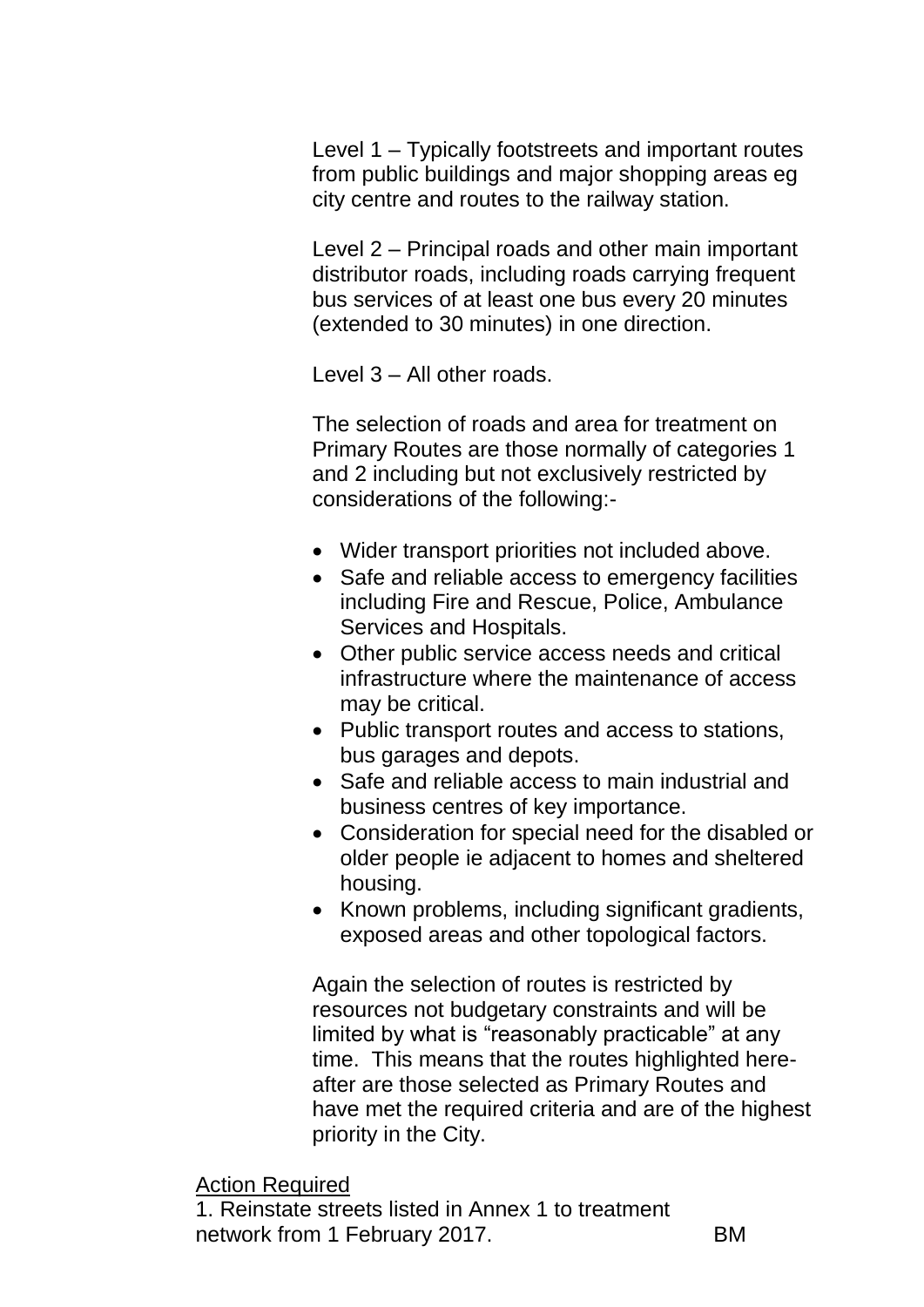## **104. Proposed Long Term Leases - West Bank Park, Glen Gardens, Scarcroft Green and Clarence Gardens**

Members considered a report regarding the granting of long term leases to the following clubs/associations using the bowling / croquet facilities at West Bank Park; Glen Gardens Bowling Green; Clarence Gardens and Scarcroft Green.

Officers confirmed that the clubs had been heavily involved in the process over the last three years and that leasing the sites would enable the clubs to apply for external investment from both local and national funders.

The Executive Member confirmed his support for the leasing of these valuable community assets to provide security for the clubs who aided social inclusion.

Resolved: That the Executive agree to:-

- (i) The letting of West Bank Park Bowling Green, Glen Gardens Bowling Green and Clarence Gardens Bowling Green to the respective Bowling Clubs/Bowls Association, for a Term of 25 years, at a peppercorn rent, in accordance with the lease terms as set out in the Council's Asset Transfer Policy.
- (ii) The letting of Scarcroft Green Bowling Green and Croquet Lawns to Scarcroft Green Association for a Term of 99 years at a peppercorn rent in accordance with the lease terms set out in the Council's Asset Transfer Policy.<sup>1.</sup>
- Reason: (i) To transfer maintenance and repair responsibilities to the club.
	- (ii) To transfer maintenance and repair responsibilities for the respective facilities to the respective clubs/associations.

Action Required

1. Advertise the proposed disposal and consider any objections received prior to drawing up leases for the clubs on the terms stated. The TB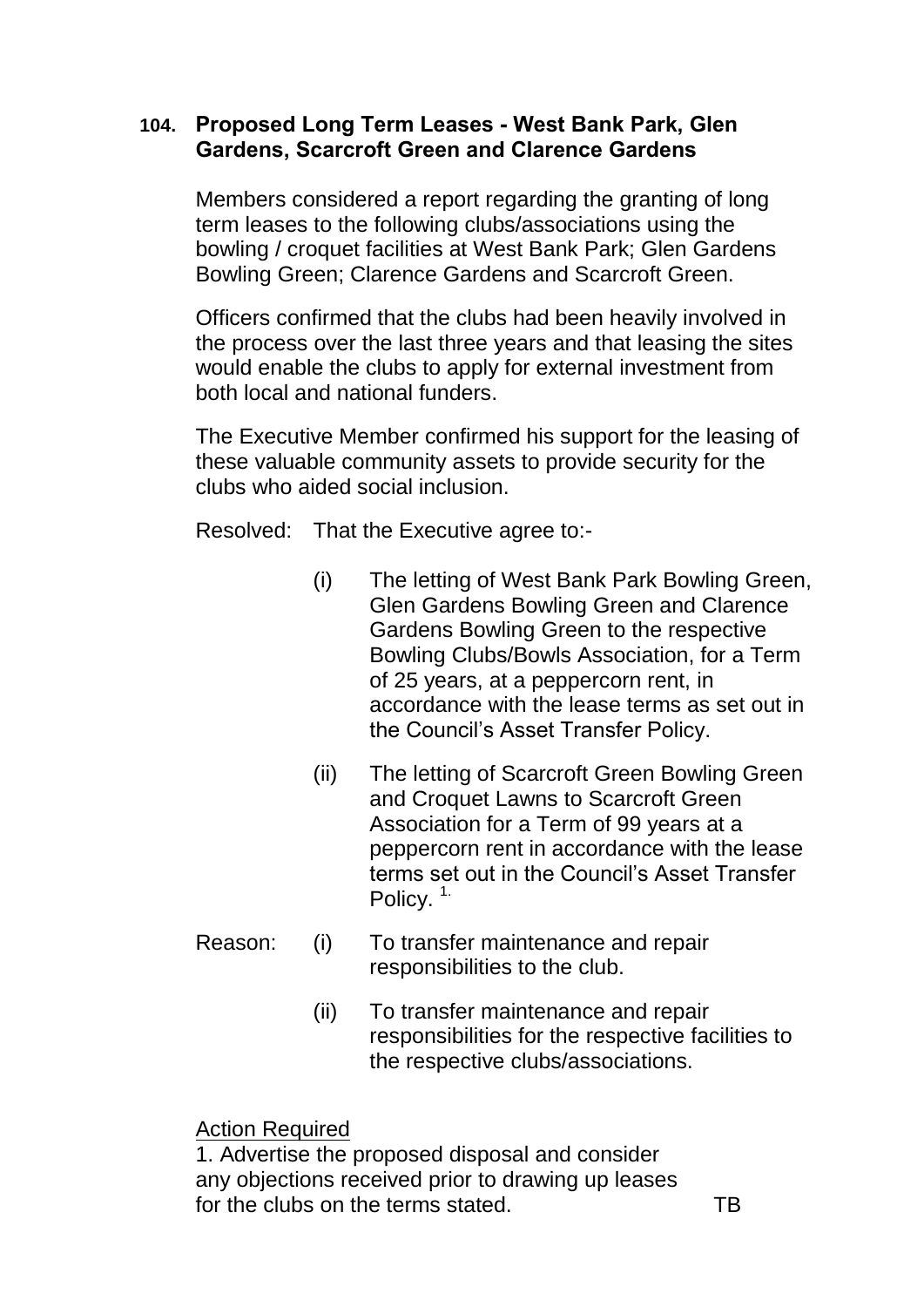# **105. Report on Work of the Financial Inclusion Steering Group 2015/16 and 2016/17 Update**

Consideration was given to the report of the Financial Inclusion Steering Group which included work in 2015/16 and 2016/17 to date. The report informed Members of the progress made in delivering financial inclusion activity across the city, including the Council's Tax Support Scheme, delivery of the York Financial Assistance Scheme and an update on Discretionary Housing Payments.

The Executive Member welcomed the opportunity to support the Groups financial inclusion work and their promotional activity.

Resolved: That the Executive agree to:-

- (i) Note the work of the Financial Inclusion Steering Group in 2015/16 and 2016/17 to date.
- (ii) Approve further promotional activity, working with partners, on the wide range of support and advice through the activity of the Financial Inclusion Steering Group.<sup>1.</sup>
- Reason: (i) To ensure Members are aware of Financial Inclusion activity and how related financial support is administered through Council Tax Support and York Financial Assistance Schemes to inform planning for future financial pressures relating to these schemes and to ensure that support continues to be effectively provided.
	- (ii) To ensure residents and groups are aware of financial inclusion activity and to contribute to achieving the outcomes outlined in paragraph 5 of the report.

Action Required

1. Continue with further promotional activity to tackle financial inclusion. JM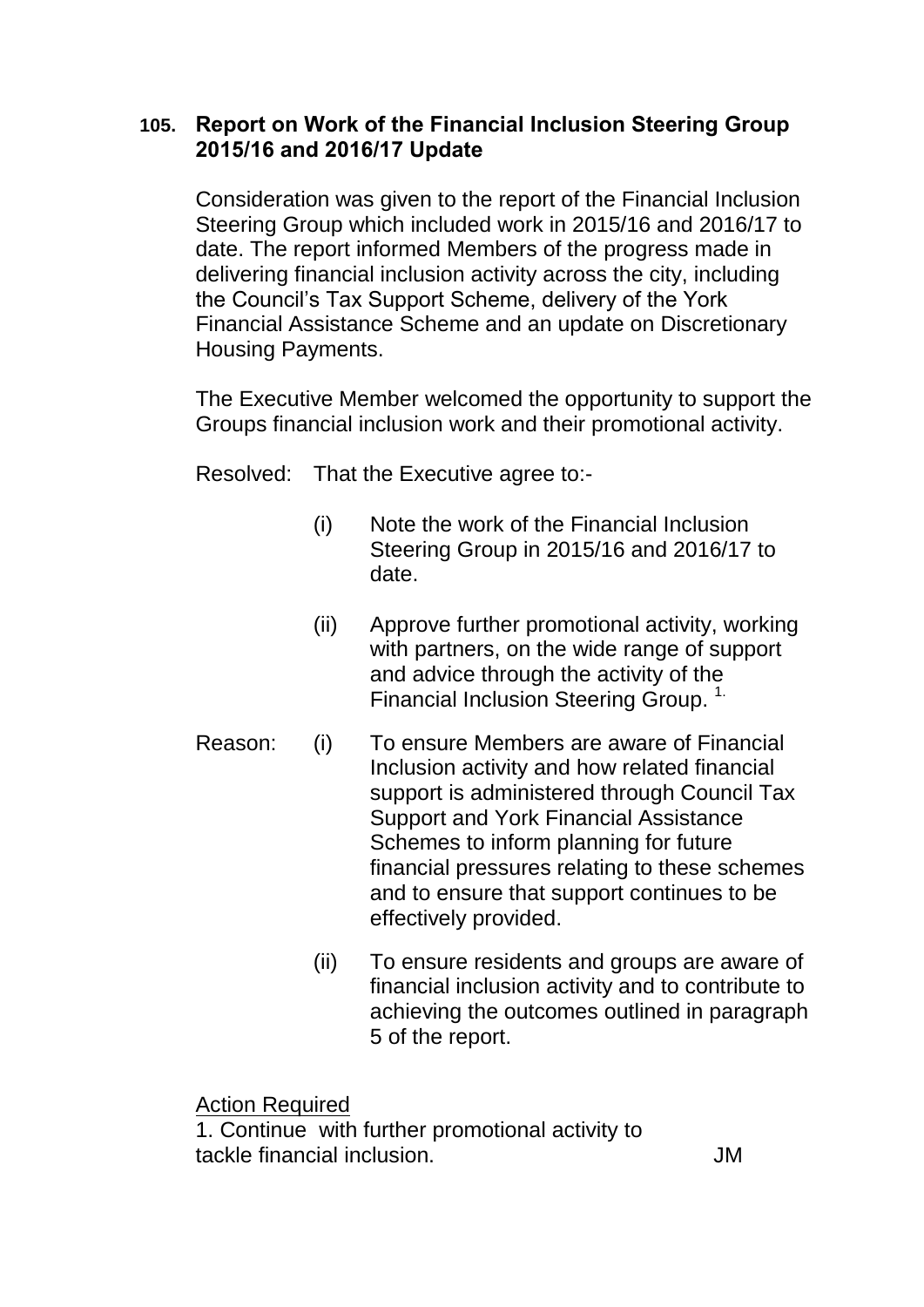### **106. Lord Mayoralty 2017-18**

Consideration was given to a report which looked at which of the political groups should be invited to appoint the Lord Mayor for the 2017-18 municipal year. The report considered the existing system for nomination of the Lord Mayor, based on the accumulation of points determined by the number of seats held by each particular Group on the Council.

Details of the number of points accumulated by each party were set out at paragraph 5 of the report, which showed that the Labour Group, with 33 points, qualified for the Lord Mayoralty in 2017-18.

- Resolved: That the Executive agree to invite the Labour Group to nominate the Lord Mayor for 2017/2018, in line with the existing accumulated points system.<sup>1.</sup>
- Reason: To ensure that the Council secures the necessary leadership to undertake its civic functions and provides continuity for future selection.

#### Action Required

1. Note that the Labour Group will appoint the next Lord Mayor. And Mayor and Mayor and Mayor and Mayor and Mayor and Mayor and Mayor and Mayor and Mayor and Mayo

### **107. Developing the Council's Strategic Relationship with Academies and Multi-Academy Trusts**

Members considered a report which outlined the implications of the accelerating pace of academisation in York, which required the local authority to review and develop its strategic working relationship with schools and other partners. It was noted that it was important for the Local Authority to retain an objective relationship with all schools and multi-academy trusts which would require the Council to cease its involvement with the South Bank Academy Trust Board.

Consideration was also given to the Academy Toolkit, at Annex 1 of the report, which provided schools with information on the Local Authority's role in the conversion process. It was noted that owing to the complexity of some school sites that there had been delays in agreeing land leases, therefore in order to avoid future delays, delegations were suggested to Officers in cases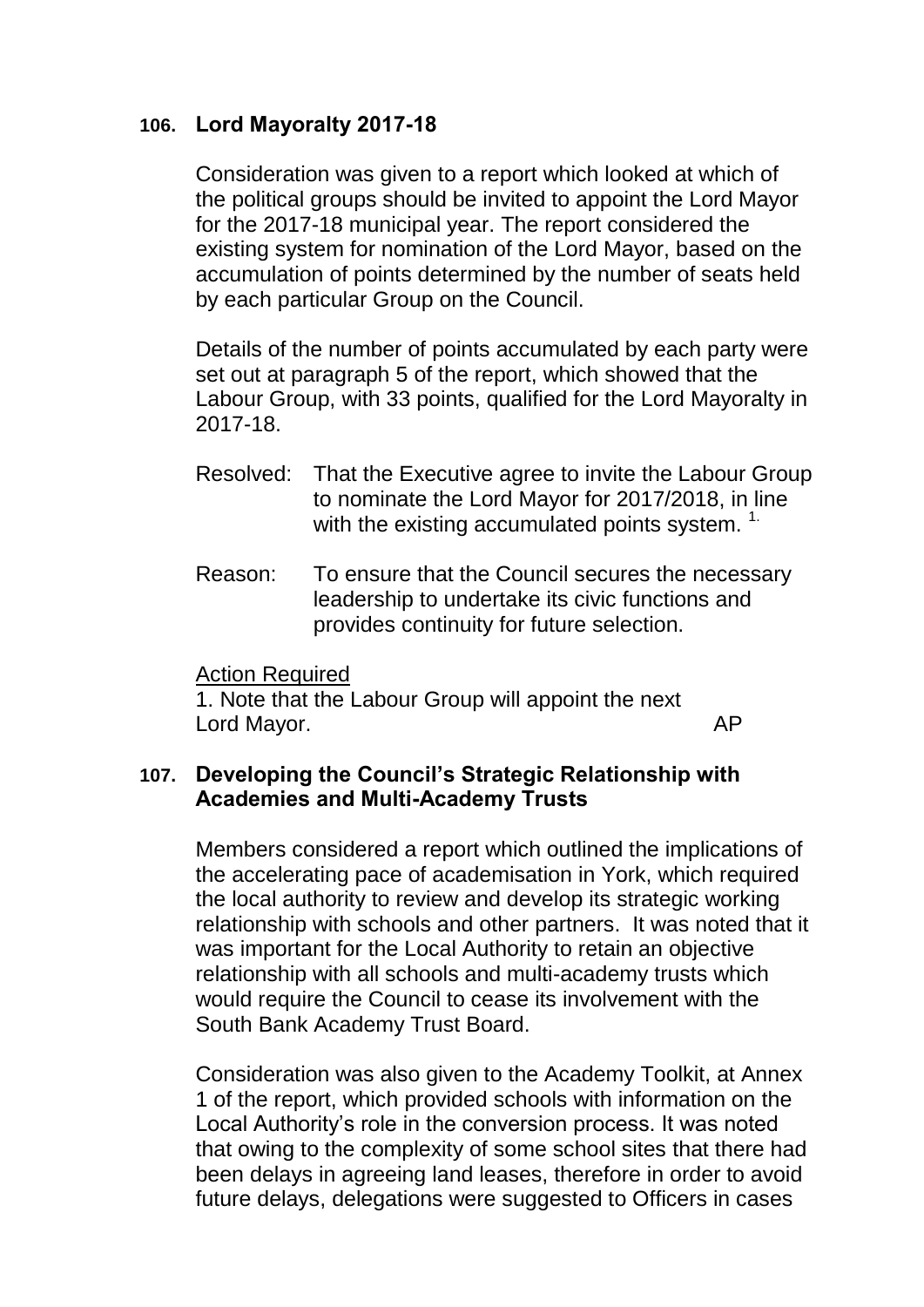where there were no proposals to change the designation of land.

Officers highlighted work on academising Canon Lee School which it had hoped to complete with the school sponsor the Hope Learning Trust by 1 January 2017. However, following a review of land and property to be included in the 125 year land lease a preference had been expressed to include the Clifton Without site in the lease, as this was part of the main route for pupils walking to Canon Lee School.

Consideration was then given to the following options: Option 1: The Executive approve the disposal of the site as a capital asset and an application is made to the Secretary of State to dispose of the site under Schedule 1 of the Academies Act 2010.

Option 2: The Executive approve the lease of part of the site to the Hope Learning Trust as part of the academisation of Canon Lee and that an application is made to the Secretary of State to dispose of the remainder of the site. If this is approved Canon Lee School and the Hope Learning Trust will receive a proportion of the proceeds from the disposal of the remainder of the site for reinvestment into the Canon Lee site. If this option is agreed then it is recommended that the agreement of the detail of this arrangement be delegated to the Corporate Director for Children, Education and Communities in consultation with the Executive Member for Education, Children and Young People and the Section 151 Officer.

Option 3: The Executive agree that the Clifton Without site should be included in the 125 year lease to the Hope Learning Trust.

Following further discussion it was

Resolved: That the Executive agree to:-

- (i) Support the development of a new strategic working relationship with all academies and multi-academy trusts and end the current council membership on the Southbank multiacademy trust board.
- (ii) Approve the lease of part of the site to the Hope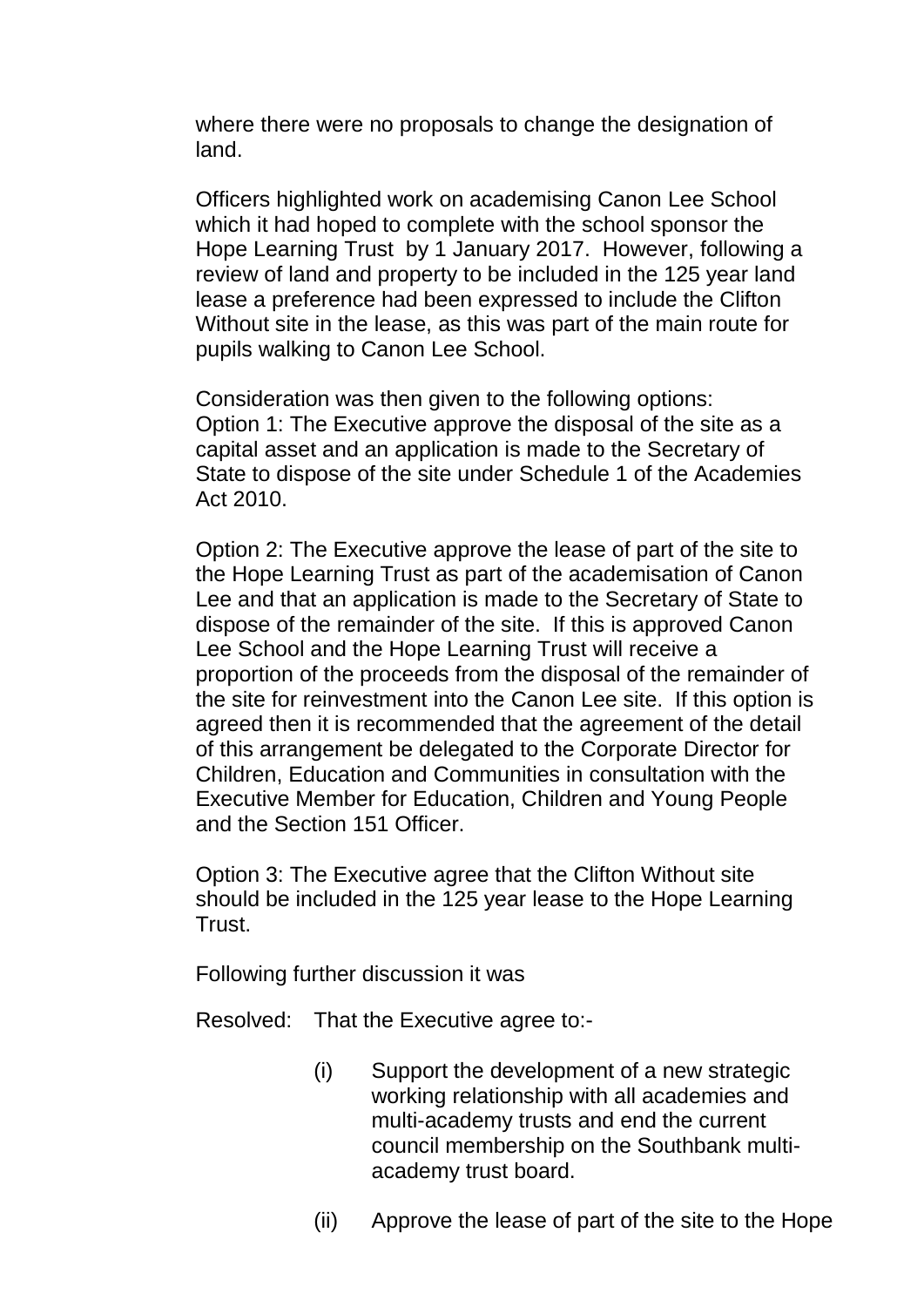Learning Trust as part of the academisation of Canon Lee and that an application is made to the Secretary of State to dispose of the remainder of the site. If this is approved Canon Lee School and the Hope Learning Trust will receive a proportion of the proceeds from the disposal of the remainder of the site for reinvestment into the Canon Lee site.

- (iii) The detail of the above arrangement being delegated to the Corporate Director for Children, Education and Communities in consultation with the Executive Member for Education, Children and Young People and the Section 151 Officer. 1.
- (iv) Give delegated powers to the Corporate Director, Children, Education and Communities and the Assistant Director Legal and Governance in consultation with the Executive Member for Education, Children and Young People, to negotiate and conclude the Commercial Transfer Agreements and Land Leases in future academy conversions where there are no proposals to change the designation of land currently used for educational purposes. In circumstances where the council intends to apply for a change of use for land formerly used for educational purposes the decision to apply for disposal will be taken by members of the council's Executive. <sup>2.</sup>
- (v) Delegate the Private Finance Initiative (PFI) academy conversion process to Officers, in consultation with the Executive Member for Education, Children and Young People, and indemnify the Chief Officer who signs the principal agreement on behalf of the Local Authority.<sup>3.</sup>
- Reason: (i) To allow the Local Authority to have an objective working relationship with all schools and ensure that it can effectively champion the needs of all children, young people and communities.